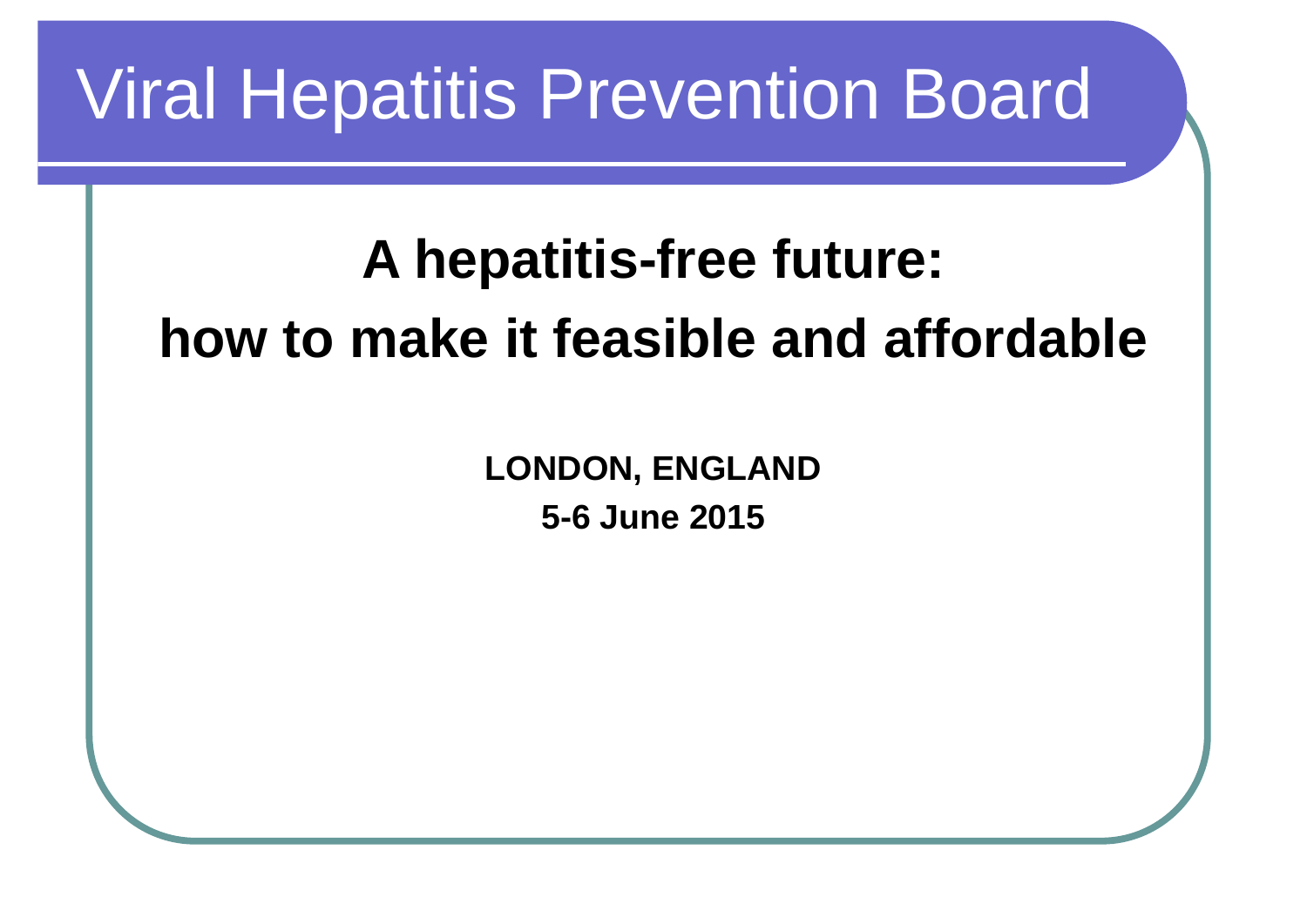

- To review current health care systems and the implementation of a national or regional hepatitis plan
- • to consider financial mechanisms for making treatment affordable in Europe
- • to review the hepatitis control plans of different international organizations
- to examine where hepatitis fits in EU's projects and calls
- to look at the economic impact of hepatitis control
- • to discuss the feasibility, cost and prerequisites for elimination of hepatitis
- • to analyse the lessons learnt from other disease control and health programmes
- • to investigate how decision-makers can be convinced to raise the priority of control of viral hepatitis in health care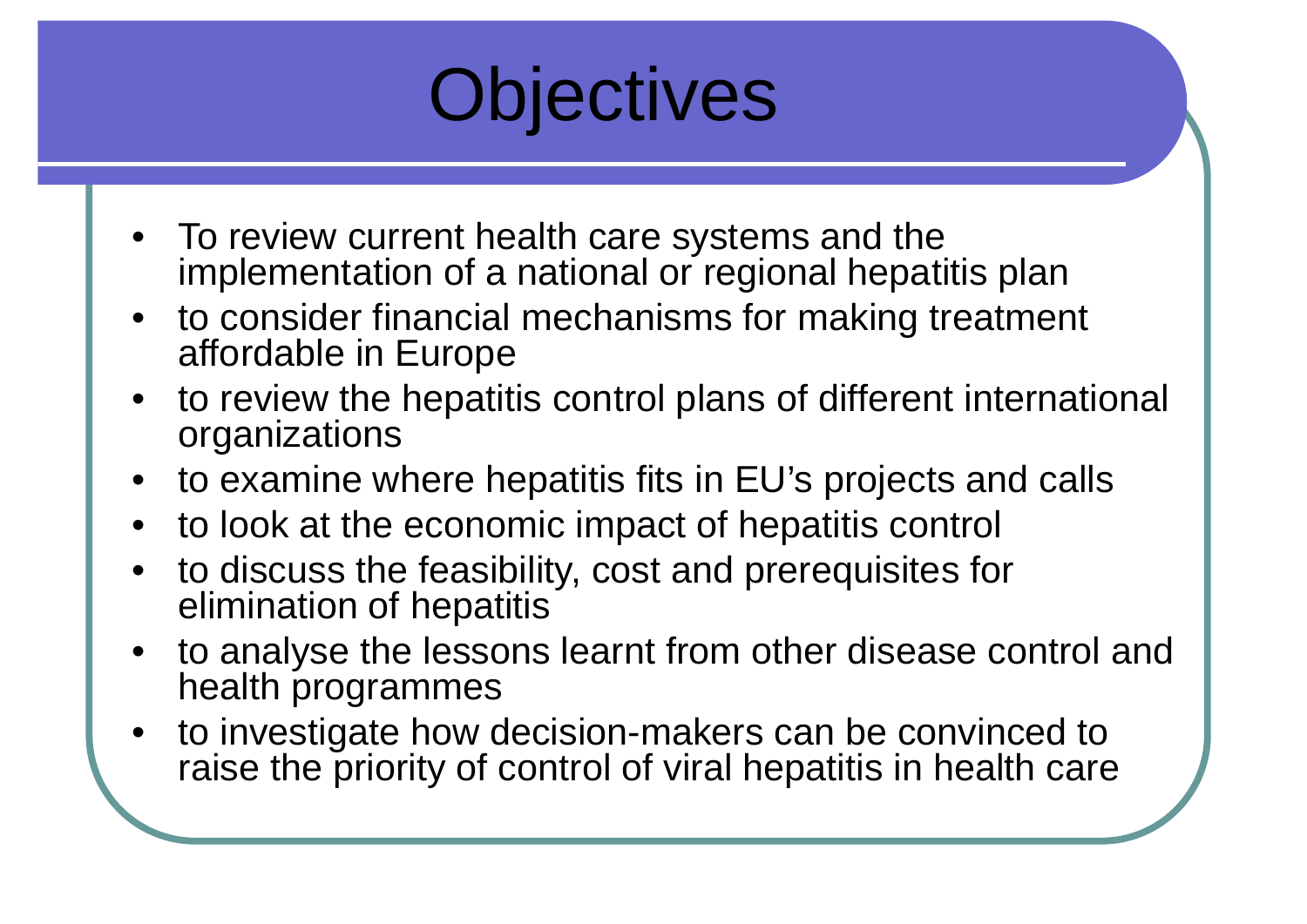

- •The hepatitis C landscape is complex and changing rapidly
- •Diverse epidemiology and responses
- The burden of disease is heavy and likely to increase, and many subjects are unaware of infection; liver transplants (much related to HCV) in Europe have increased substantially over 2 decades and increase is limited now by donor availability
- • New drugs are a "technological breakthrough" offering public health gains – no medical reason to withhold therapy, only expense and limited resources (human and financial); cure can be achieved within 3 months, with little risk of resistance and no relapses
- A time of enthusiasm and opportunities, with a plethora of meetings, summits; a tide of publications, with guidelines and almost a dozen papers on cost effectiveness of therapies in 2015 already
- •Much mathematical modelling has been done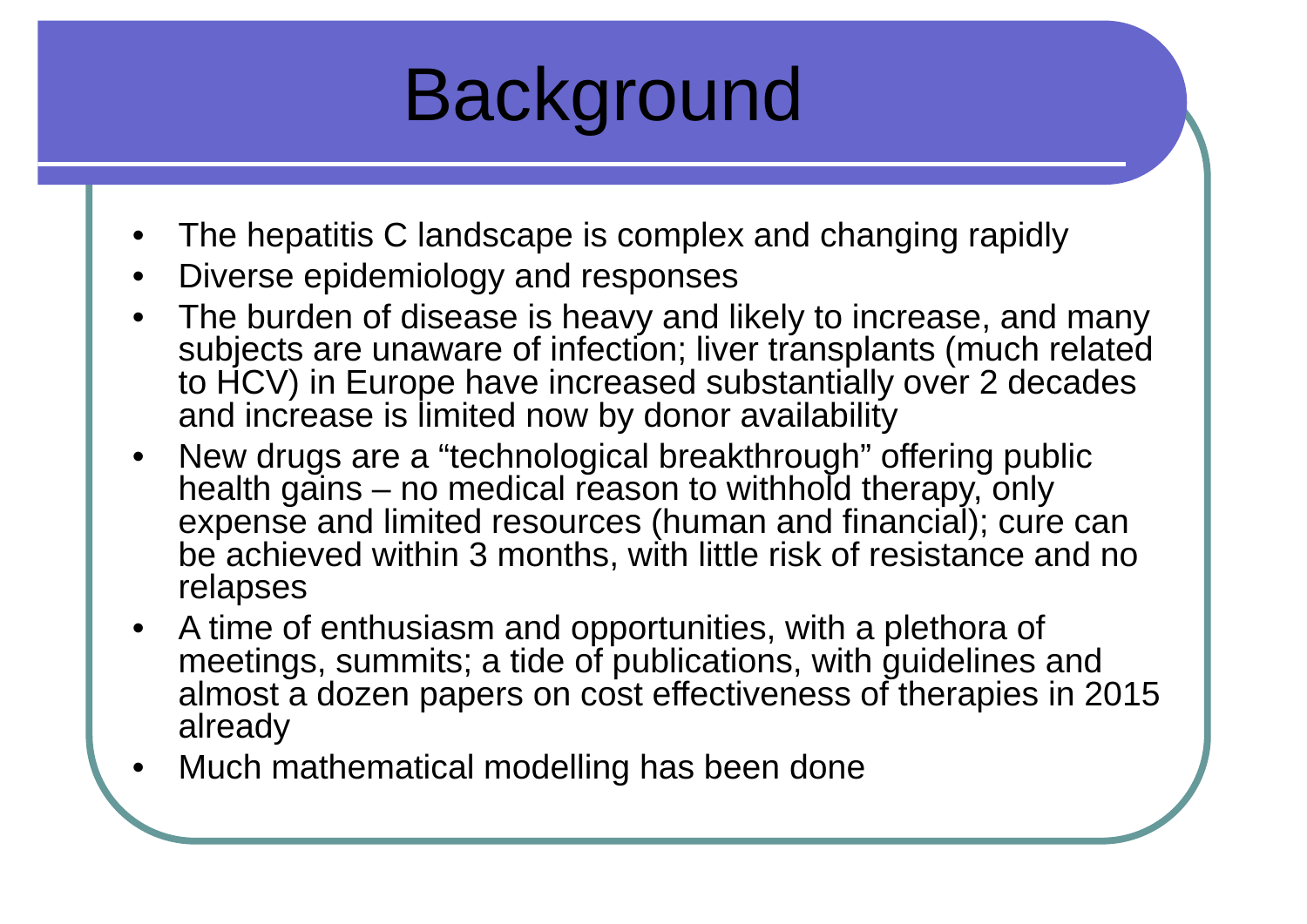# Background - continued

- $\bigcirc$  Countering these positive aspects are the continuing lack of solid data on prevalence and burden of disease, the fact that only a small minority of patients known that they are infected, the cost of and limited access to the new oral, interferon-free antiviral agents, austerity and shrinking budgets, barriers and restrictions to access, difficulties with marginalized subgroups, and the fact that a short regimen resulting in cure limits long-term returns for pharmaceutical companies
- Need (still) to increase visibility of viral hepatitis
- $\bullet$  Lack of priority given to health at highest levels of European **Commission**
- $\bullet$  Need to expand expertise into areas such as trade, industry, finance and tax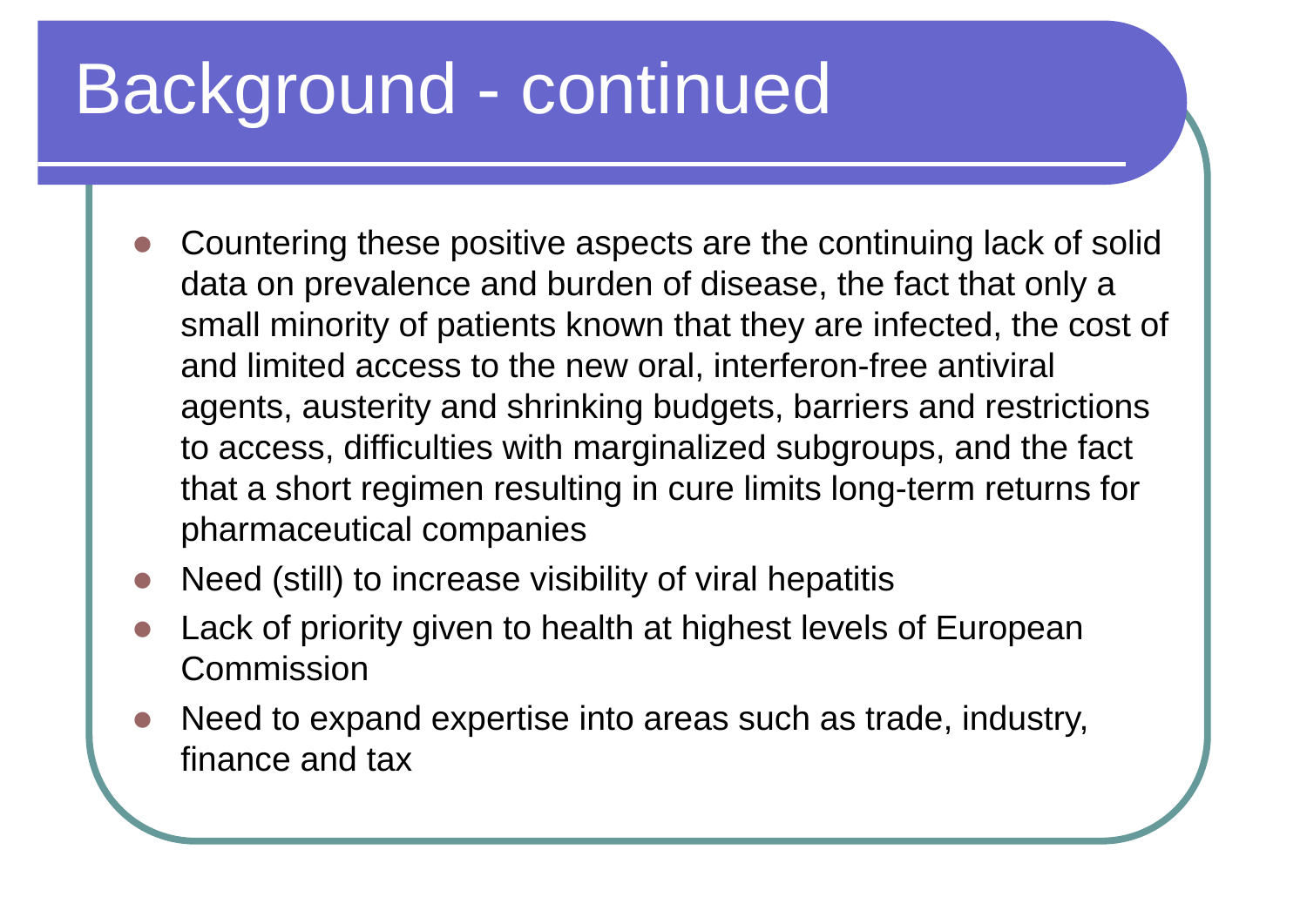### Stakeholders and activities

- • Recent changes within ECDC have given greater prominence and backing to viral hepatitis work; ECDC has developed networks of experts and strong collaboration and partnerships, and aims to exploit its niche position within the epidemiological data through improved routine surveillance, supporting regional prevention and control initiatives, and generating evidence-based guidance and support to States
- • Many other entities actively engaged, from WHO at headquarters and regional levels, the European Centre for Disease Prevention and Control, organizations such as EASL and ELPA to groups of parliamentarians
- • At UN level, viral hepatitis has been included in the proposed health SDG; proposed principles of universal health coverage and equitable access could be helpful
- • European Commission, Parliament – joint negotiations and procurement; but doubts about commitment at highest levels
- • Global Fund for AIDS, Tuberculosis and Malaria – allowed funds to be used for treatment of hepatitis C in co-infections, but new guidelines of HIV treatment may put pressure on that opening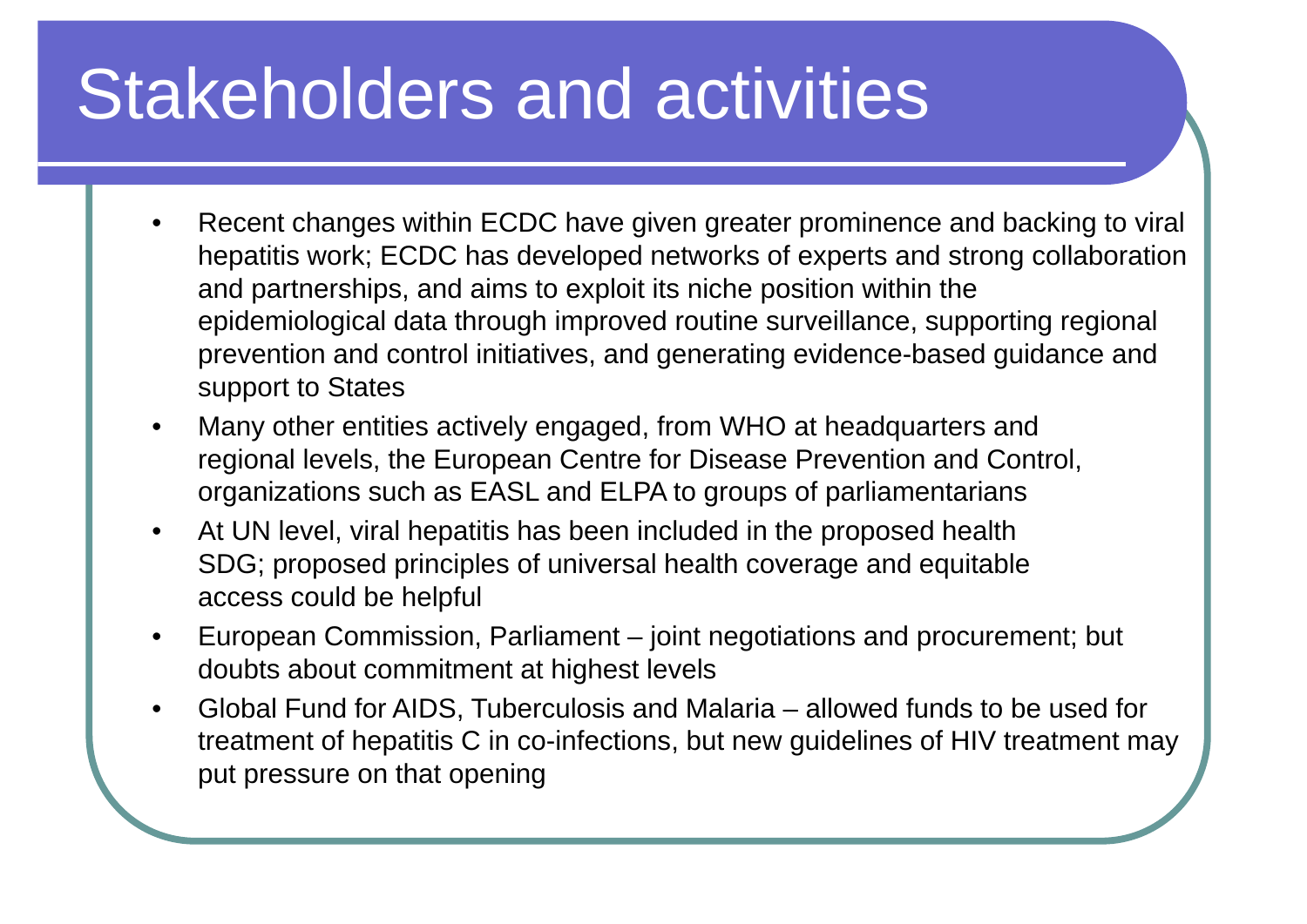# WHO

- • WHO, in response to Member States' requests, is drafting a global health strategy based on a vision of elimination of viral hepatitis as a public health concern; it forms part of a suite of global strategies (on HIV, tuberculosis and malaria) for 2016-2030
- Taking a health systems approach to expanding treatment
- Achievements include inclusion in 2015 of six hepatitis C medicines/combinations were included in the WHO List of Essential Medicines
- $\bullet$  Ambitious targets, especially "90, 90, 90", but questions raised about feasibility
- Challenges include removing structural barriers in health systems, implementing universal immunization policies, verification of attainment of targets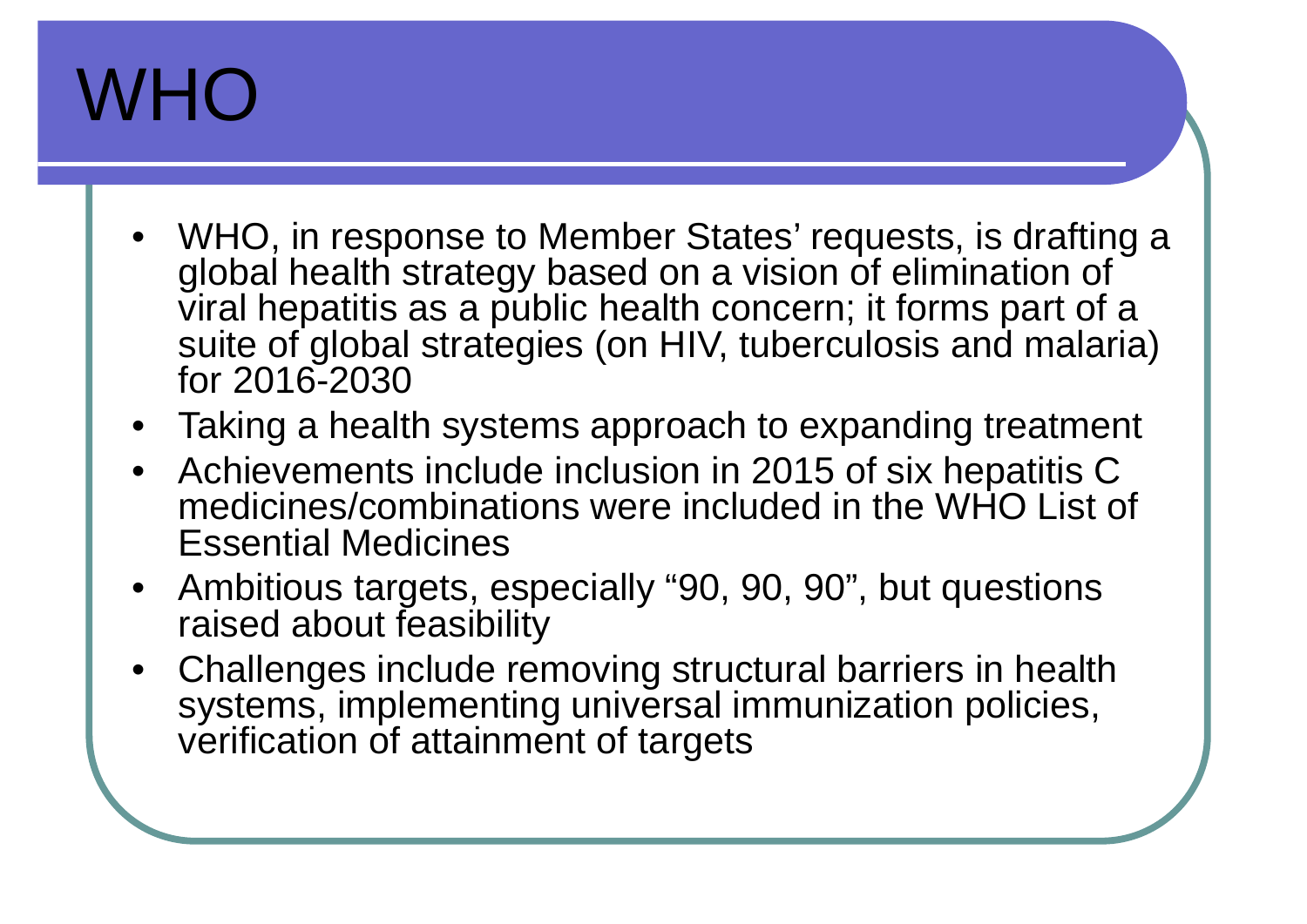# WHO EURO

- • WHO's European Regional Office is holding a consultation on regional targets in the context of the draft global strategy
- • The Regional Office is supporting the development of national strategies (e.g. Turkey, Georgia, Albania and Lithuania in 2015), building national capacities, enhancing surveillance, improving information on disease burden and outcomes, prevention (including harm reduction), expanding screening and ensuring equitable access to treatment, and developing a regional plan on hepatitis B control as an adjunct to the European Vaccine Action Plan 2015-2020
- • Strategic activities for hepatitis B prevention include mobilizing and sustaining political commitment, ensuring universal vaccination in all countries in the Region, preventing perinatal transmission and facilitating a network of partners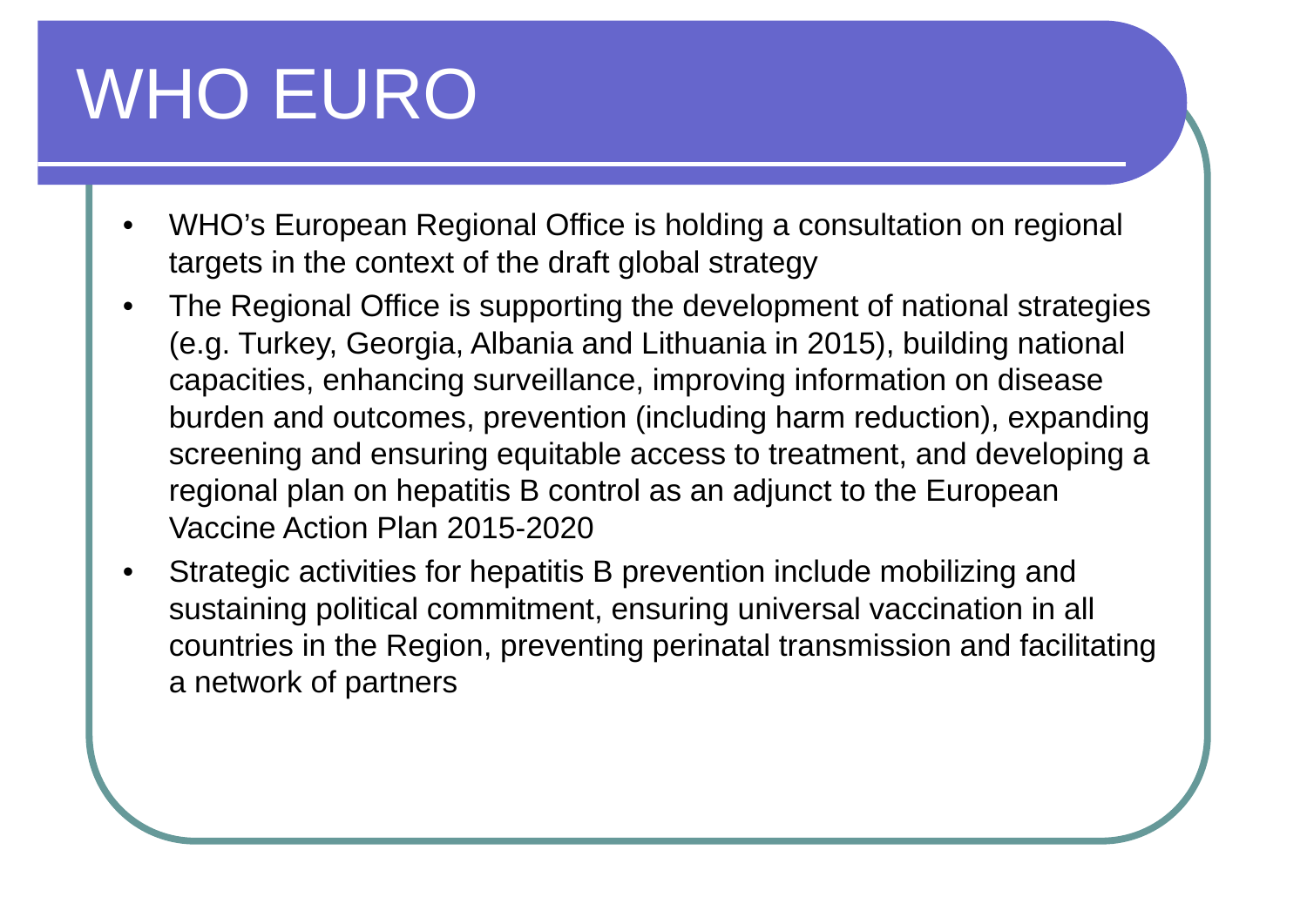#### Experiences in different sets of European countries

- $\Box$  Reports from four high-income and four middle-income European countries were presented in parallel groups covering burden of disease, treatment of hepatitis C, status of national plans, health care system aspects, expectations of intergovernmental organizations and obstacles each country faced
- $\bigcirc$  Debate about issue of negotiations on price of medicines, differential pricing, tailored pricing, the dangers of parallel trading and VHPB's contribution to transparency about prices of hepatitis B vaccine
- $\Box$  More general discussion of policy considerations regarding expensive medicines (not just against hepatitis C) and the need to seek efficiency gains and efficiency in their introduction and use
- $\Box$  Need to set priorities from the public health perspective and explore innovations or alternatives in financing models and strategies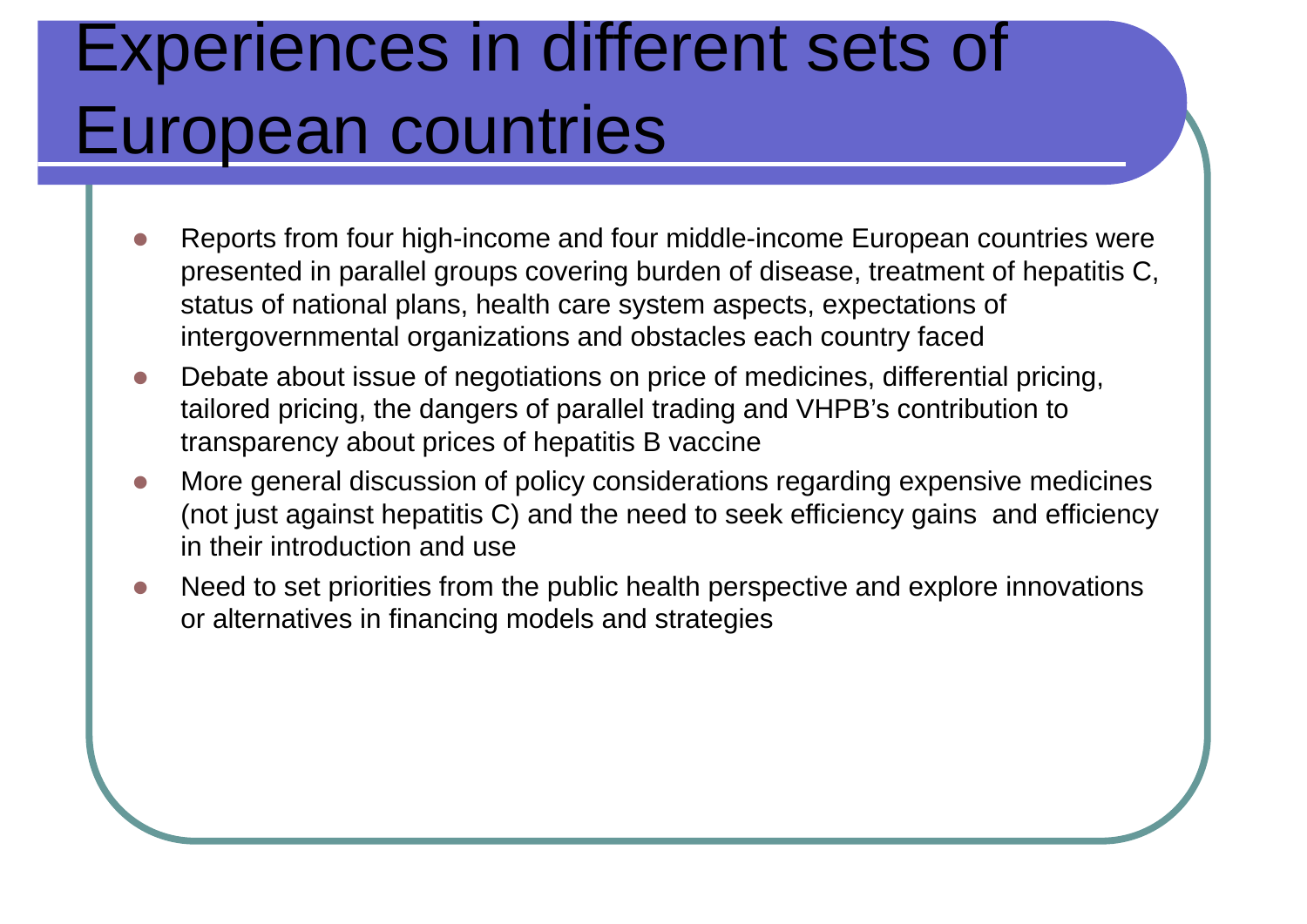## Costs and prices

- • All the new direct-acting antivirals are cost-effective, but not cost-saving, and costeffective does not mean cheap – cost per QALY is near threshold of cost-effectiveness
- $\bullet$  Cost-effectiveness is sensitive to cost of medicine, stage of fibrosis and age at initiation of treatment and sex, and may be lower in certain subpopulations and groups, such as subjects infected with genotype 1 and little or no clinical progression
- $\bullet$  US data appear to support forecasts of mortality rising to a peak around 2030, and modelling indicates that treatment should lower but not eliminate mortality
- $\bullet$  Some costs not considered in some models: e.g. monitoring and indirect costs such as those due to absenteeism and suboptimal performance at work while infected.
- $\bullet$ New HCV treatments increase marginal returns
- $\bullet$  At current prices treatment of all HCV-infected subjectsis projected to add massive costs to overstretched medical care budgets, **but** prices are falling, and in the USA there has been no surge in demand for treatment despite better quality of treatments; no adverse financial consequences seen for private health insurance companies or Medicaid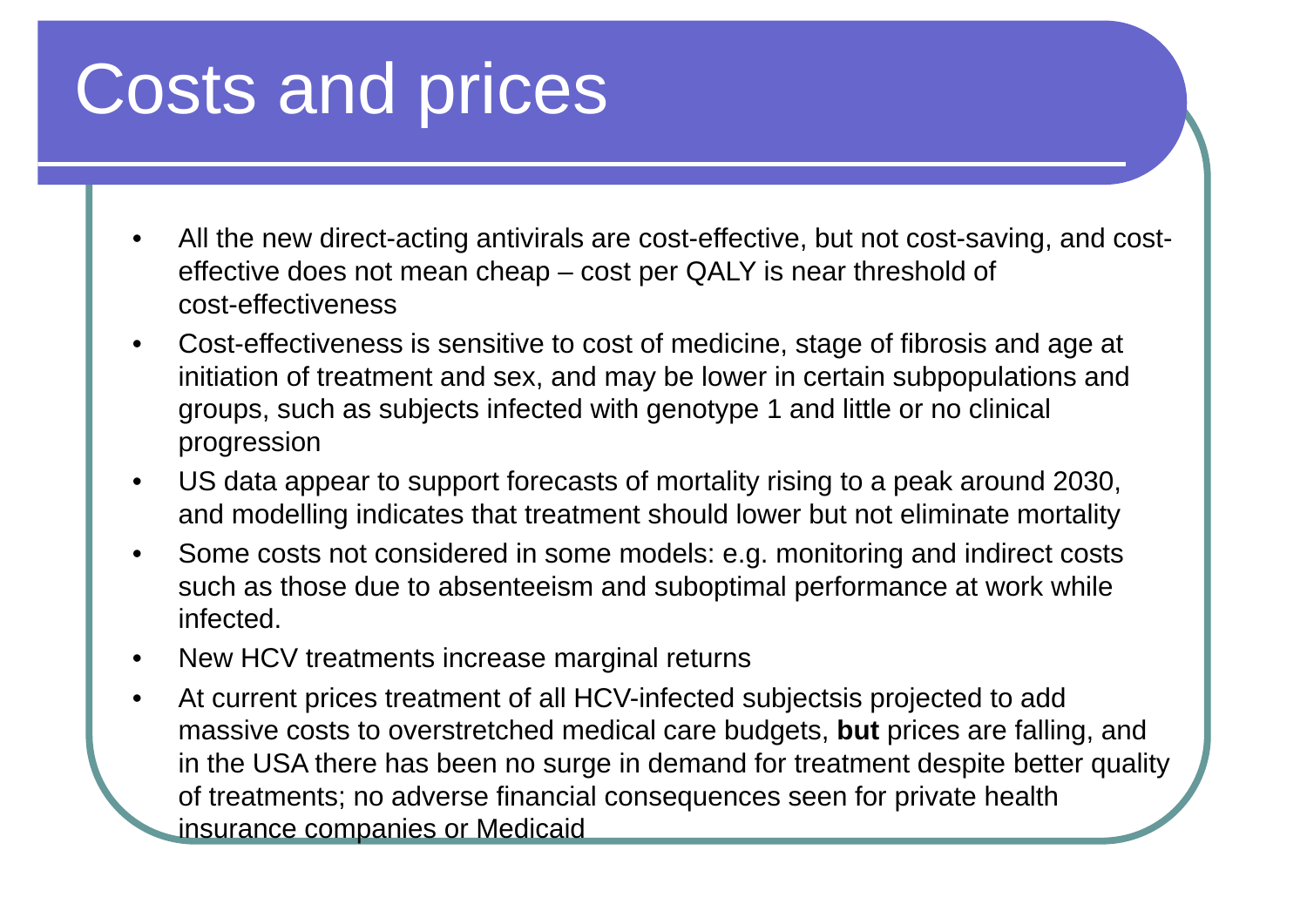# Costs and prices (continued)

- •Numerous discounts have been negotiated with pharmaceutical companies
- • What is a "fair price"? Should all countries pay the same, lowest negotiable price or is differential pricing feasible and ethical?
- •Need for a debate between the concepts of a "fair price" and "fair profits"
- • Countries in Europe have substantial HC burdens and total health care costs are projected to increase; modelling studies of France and Romania (despite poor infrastructure for treatment in the latter) show decreased morbidity and mortality and economic value and demonstrate that optimal strategies may differ between countries
- $\Box$  Alternatives to existing pricing mechanisms and policies exist and are being proposed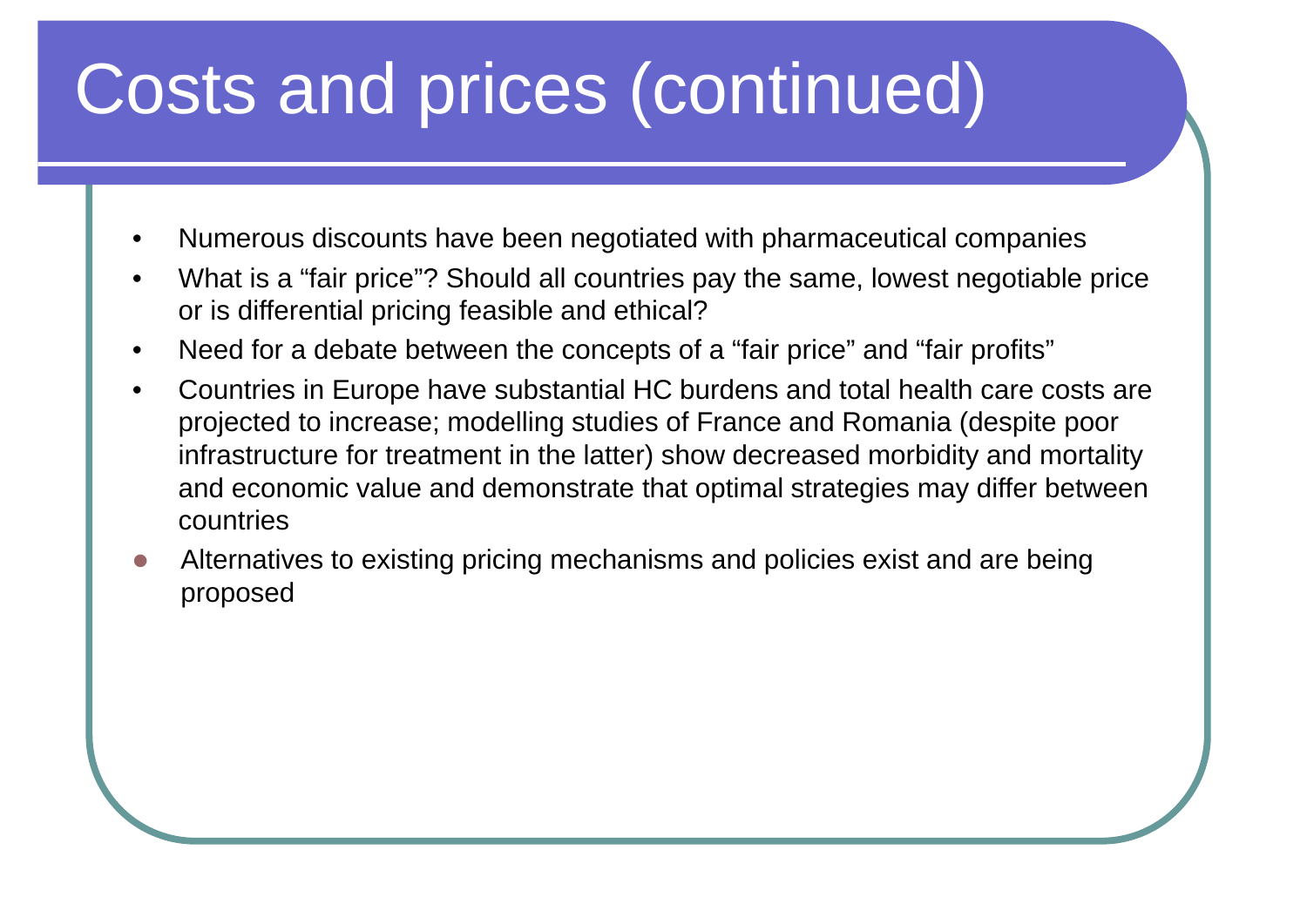# Potential solutions

- •Price competition and competitive tendering
- •Negotiated contracts
- •Bulk purchase at full price with payments spread over time
- •Government intervention
- •Identify segments of patients and tailor responses
- • Use of medical registries to demonstrate effectiveness (e.g. for diabetes treatment in Italy)
- • Set priorities for treatment (those who need treatment most, those who present with disease, base decision of patient's willingness to comply – e.g. PWIDs)
- • Different models for payment – e.g. for performance, risk sharing and managed entry schemes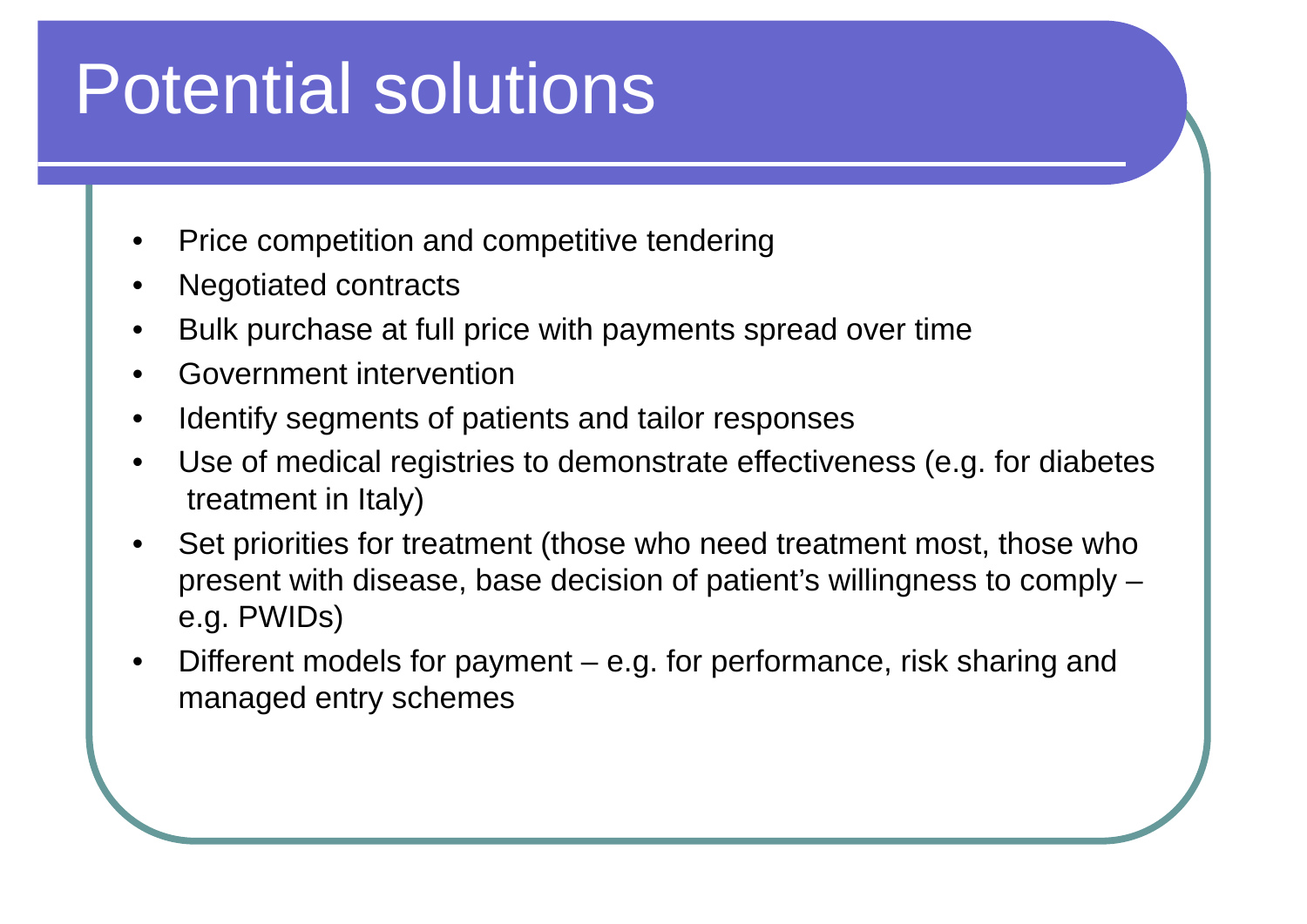# Potential solutions (continued)

- • Alternative approach to pricing based on treatment volume, a block contract that takes into account real health care costs avoided through treatment, and an average price per volume
- • Other financing proposals: tiered pricing, generic manufacture, product donation
- •Proposed bond finance initiative (public-private partnership)
- •Compulsory licensing (TRIPS flexibility)
- $\Box$ GAVI model with attention to middle-income countries
- $\Box$  PAHO Revolving Fund (enabling even middle-income countries in the Region of the Americas to obtain vaccines at the lowest price
- $\Box$ More partnerships and multisectoral cooperation
- $\Box$ More technology transfer and local production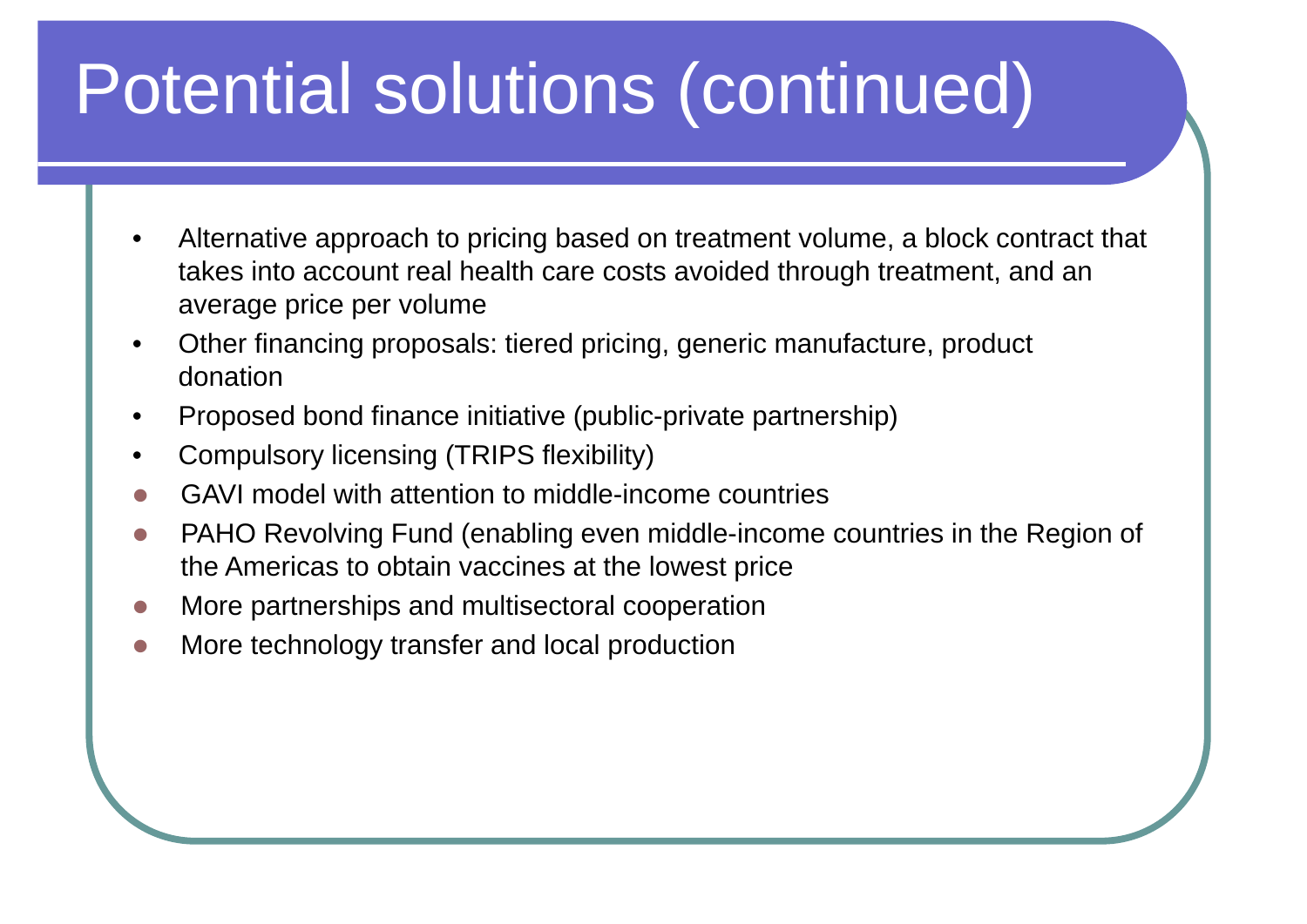

- •Feasibility of action plans and attaining ambitious targets
- • Visibility of viral hepatitis (programmes) – "most marginalized, easiest to ignore"
- • WHO analysis showed multiple ways to deliver hepatitis care – no optimal model
- • Screening: what policies to adopt if screening indicates early pathology of HCV disease? What message to such patients and how to communicate it? How to counter loss to follow-up, especially in marginalized populations?
- $\bullet$  Need to identify asymptomatic cases; linking newly discovered positive subjects to care
- • Attempts to protect budgets sometimes leads to paradoxal policy responses on reimbursement (USA) (e.g. denial of payment for patients who test positive for methadone)
- •Patents, generic issues in European countries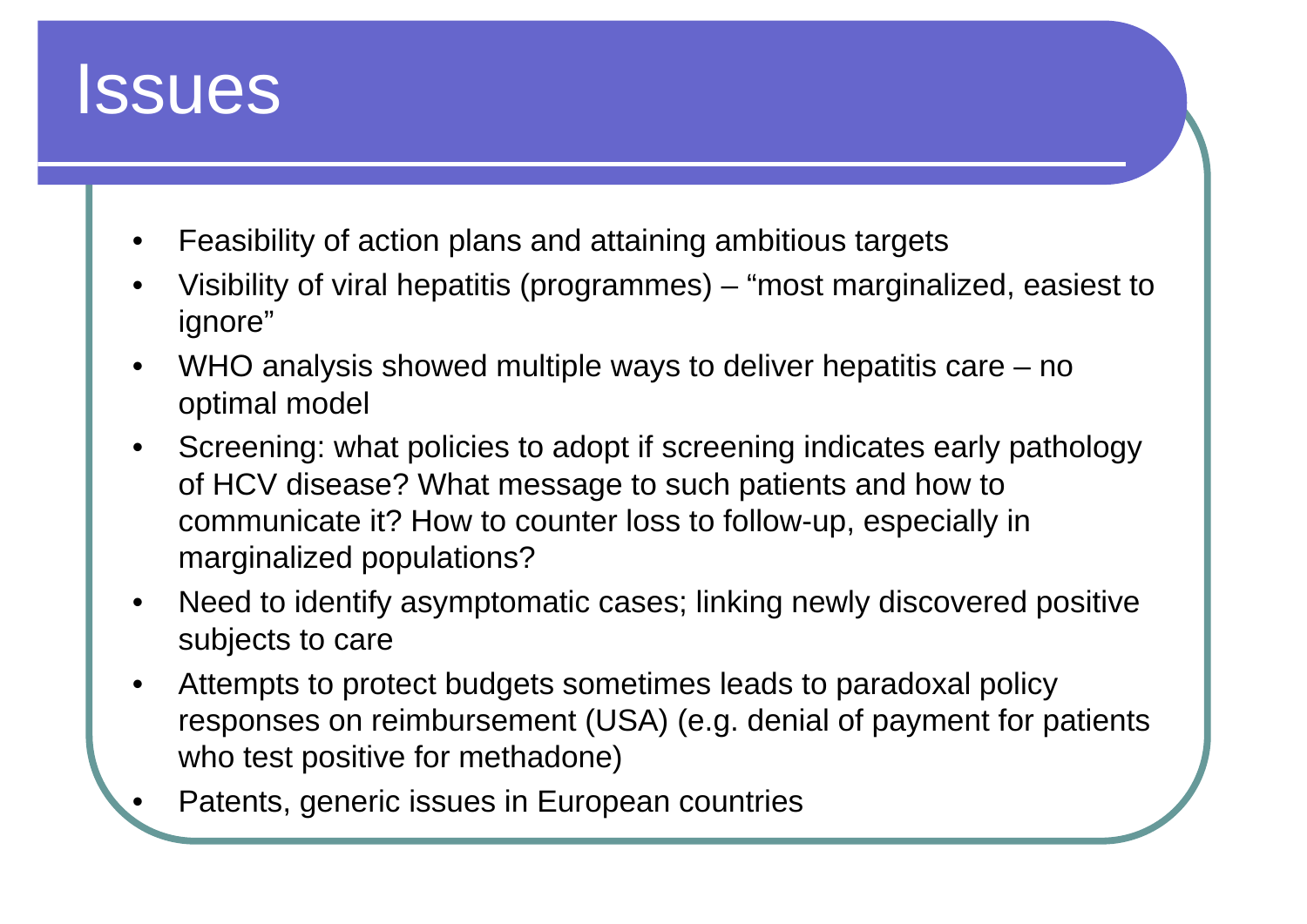## Issues (continued)

- $\Box$  Existing structures resistant to new funding mechanisms and reluctant to see mandate creep
- $\Box$  Further advocacy with donors to existing structures to expand or change mandates
- Increased and sustained political commitment especially at times of economic austerity (advocacy and communication)
- $\overline{\phantom{0}}$  Would taxpayers in the industrial world agree to transfer of funds to treating adults with hepatitis C in the same way as they did for vaccinating children in developing countries through GAVI?
- $\overline{\mathcal{L}}$  Balance and fairness – not only prices and profits, but economic impact of treatment versus economic pressures
- $\Box$ Outcome measures such as end-stage liver disease – key performance indicators
- $\Box$ Does restricting treatment to late-stage disease miss treatment as prevention?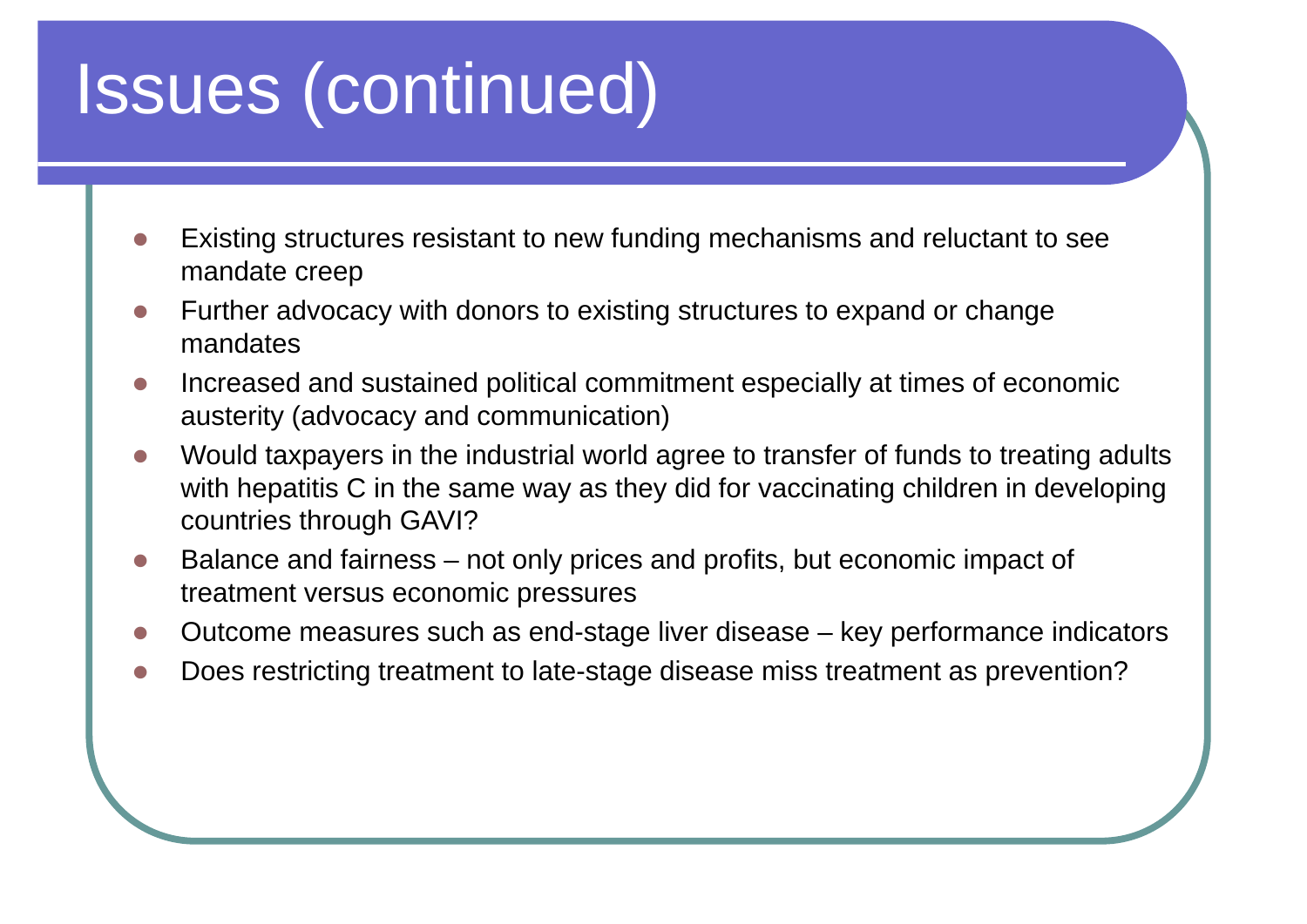# Lessons learnt from HIV/AIDS

- •The need for: a public health approach
- •task shifting and decentralization,
- •robust data, strong standardized surveillance,
- • heightened awareness (from general public and politicians to heal th professionals) including good communication,
- •reduction of stigmatization and discrimination,
- •advocacy and activism,
- •an action plan,
- •consideration of treatment as prevention,
- •delivery of treatment and care is as important as what is delivered
- •simplification of regimen to a single pill,
- •universal access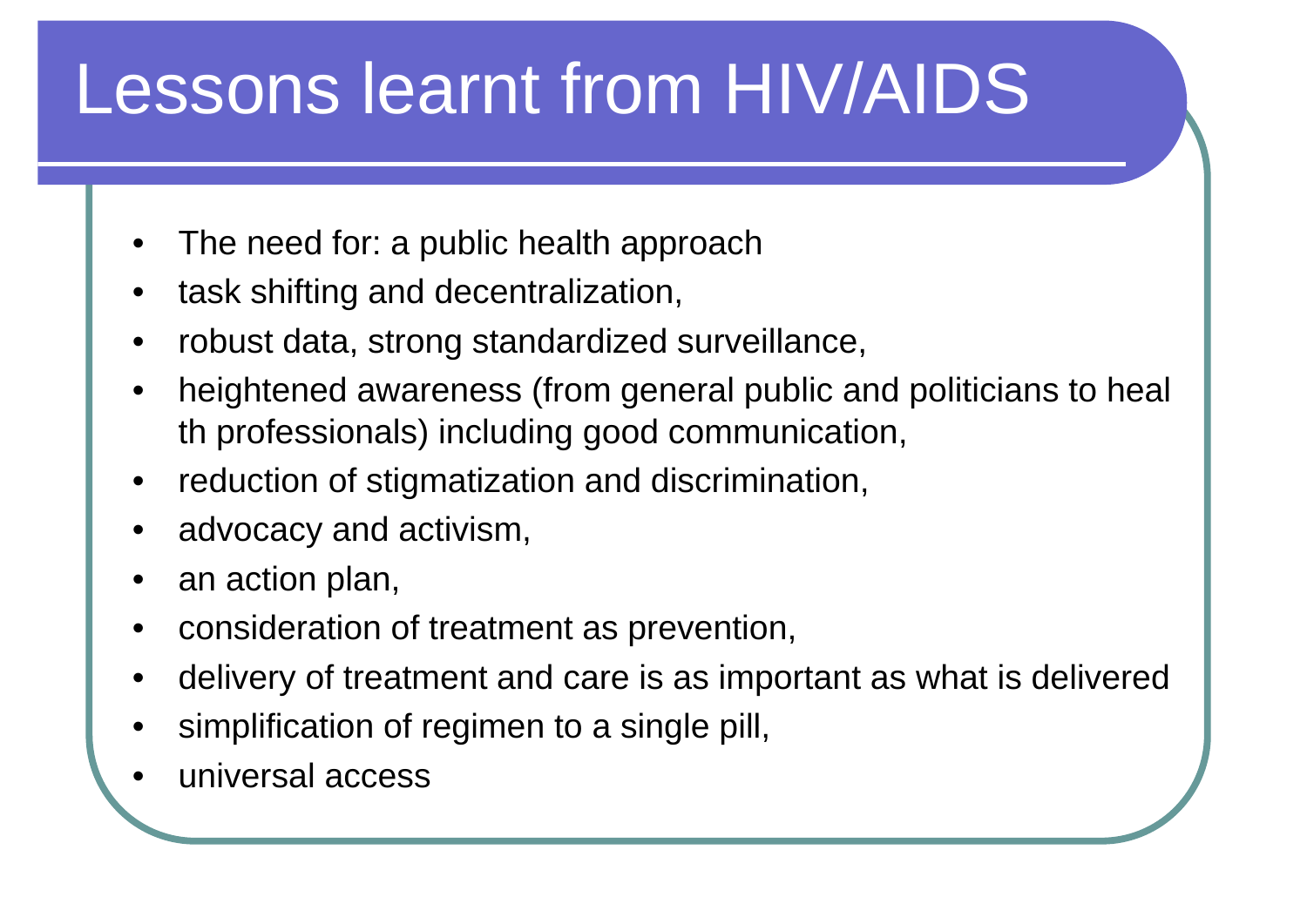#### Next steps

- $\bigcirc$  Generation of more accurate and reliable data on burden of disease
- $\bullet$  Preparation of national plans where none exist, further pressure to ensure submitted plans are approved at health ministry level, and support for implementation of plans
- Prioritization
- $\bullet$  Prepare to build on the health element of the draft UN post-2015 development agenda once it is adopted in September 2015 and plan for means of achieving the relevant (VH) targets
- $\bullet$  VHPB to hold meeting with IFPMA on innovative financing approaches and prepare a project as well as a briefing note for decision makers
- VHPB and partners to prepare EU proposal